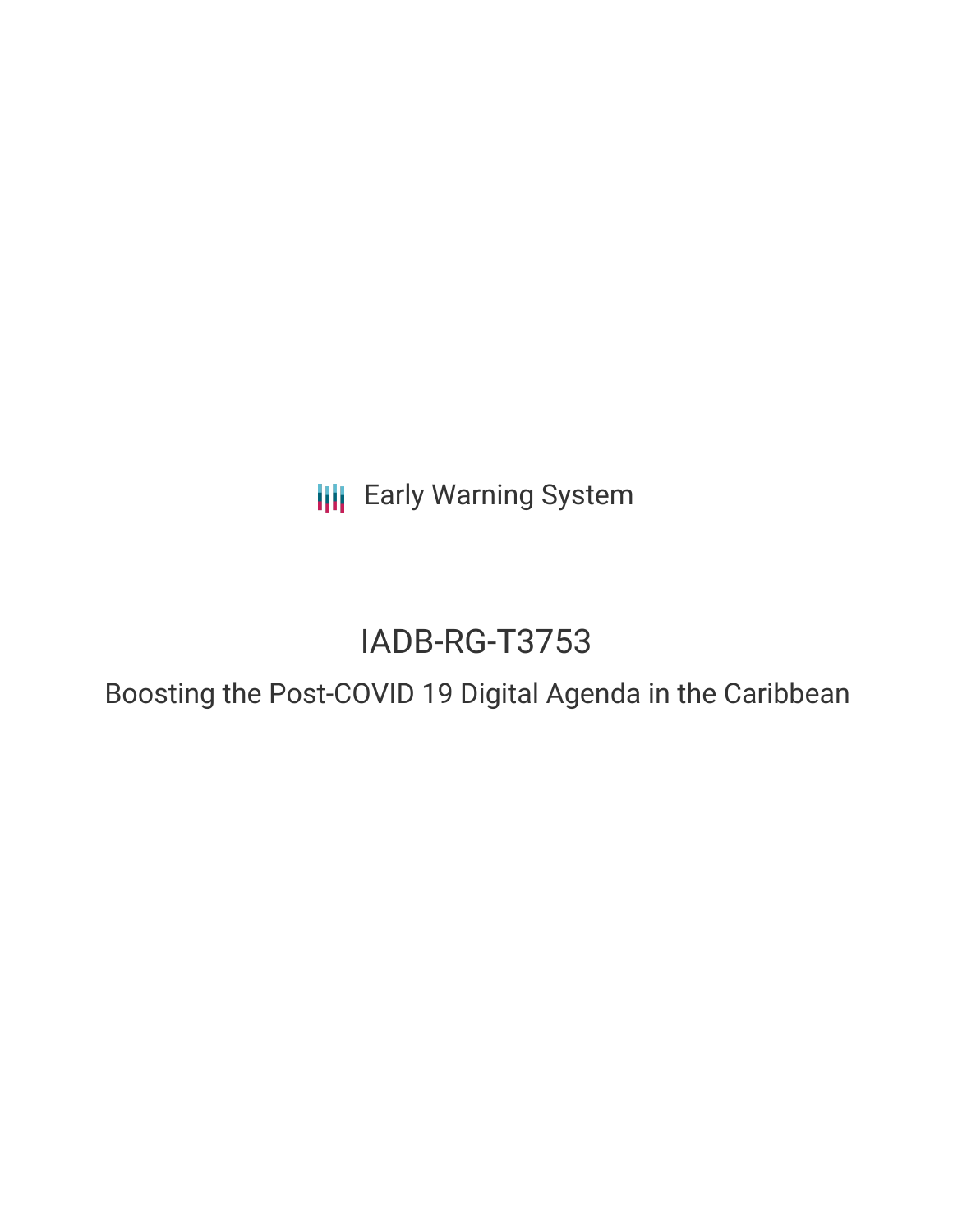

#### **Quick Facts**

| <b>Financial Institutions</b>  | Inter-American Development Bank (IADB)                          |
|--------------------------------|-----------------------------------------------------------------|
| <b>Status</b>                  | Approved                                                        |
| <b>Bank Risk Rating</b>        | C.                                                              |
| <b>Voting Date</b>             | 2020-12-11                                                      |
| <b>Sectors</b>                 | Education and Health, Law and Government, Technical Cooperation |
| <b>Investment Type(s)</b>      | Grant                                                           |
| <b>Investment Amount (USD)</b> | $$0.15$ million                                                 |
| <b>Grant Amount (USD)</b>      | $$0.15$ million                                                 |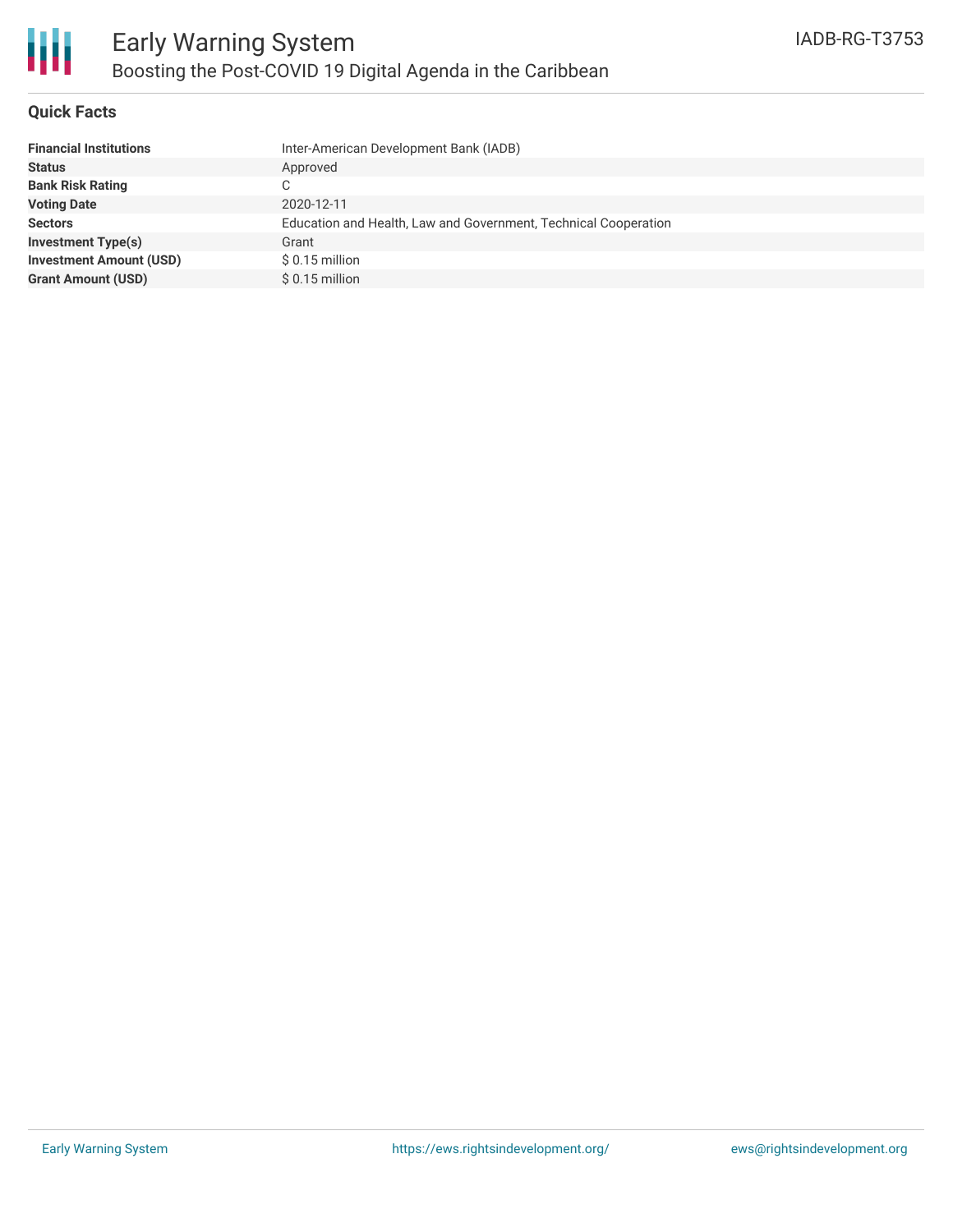

#### **Project Description**

According to IADB website, the COVID-19 crisis has made painfully clear that, while Caribbean countries have made strides in e-government, the road ahead is still long, and there is a need to considerably accelerate the pace of digitalization, particularly of services. The objective of this TC is to conduct a series of diagnostics and roadmaps of egovernment digital capacity in 3 Caribbean countries, particularly in light of lessons learned from the health crisis, with the specific aim of identifying strategies and solutions to strategically accelerate the pace of digitization of the public sector.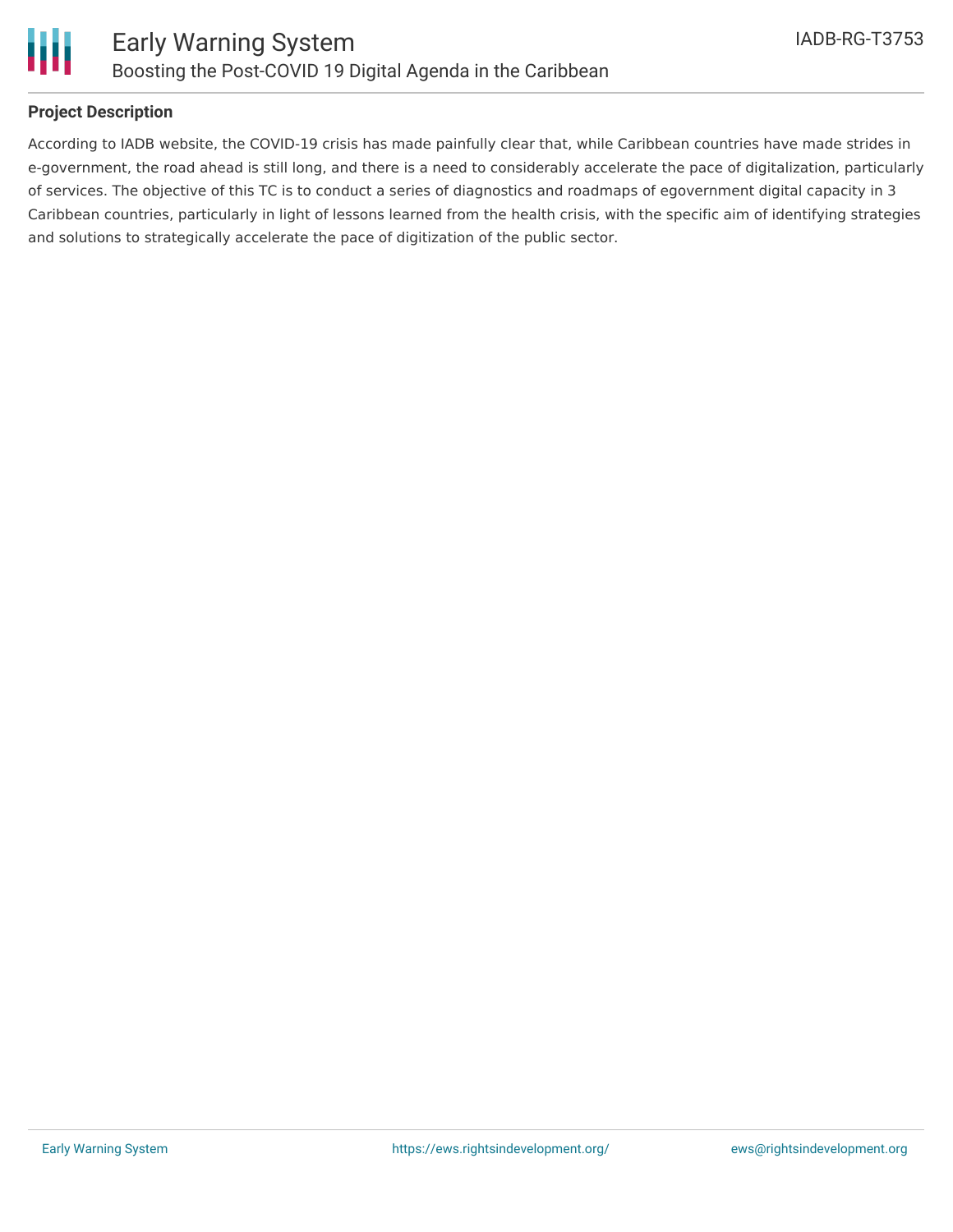

### **Investment Description**

• Inter-American Development Bank (IADB)